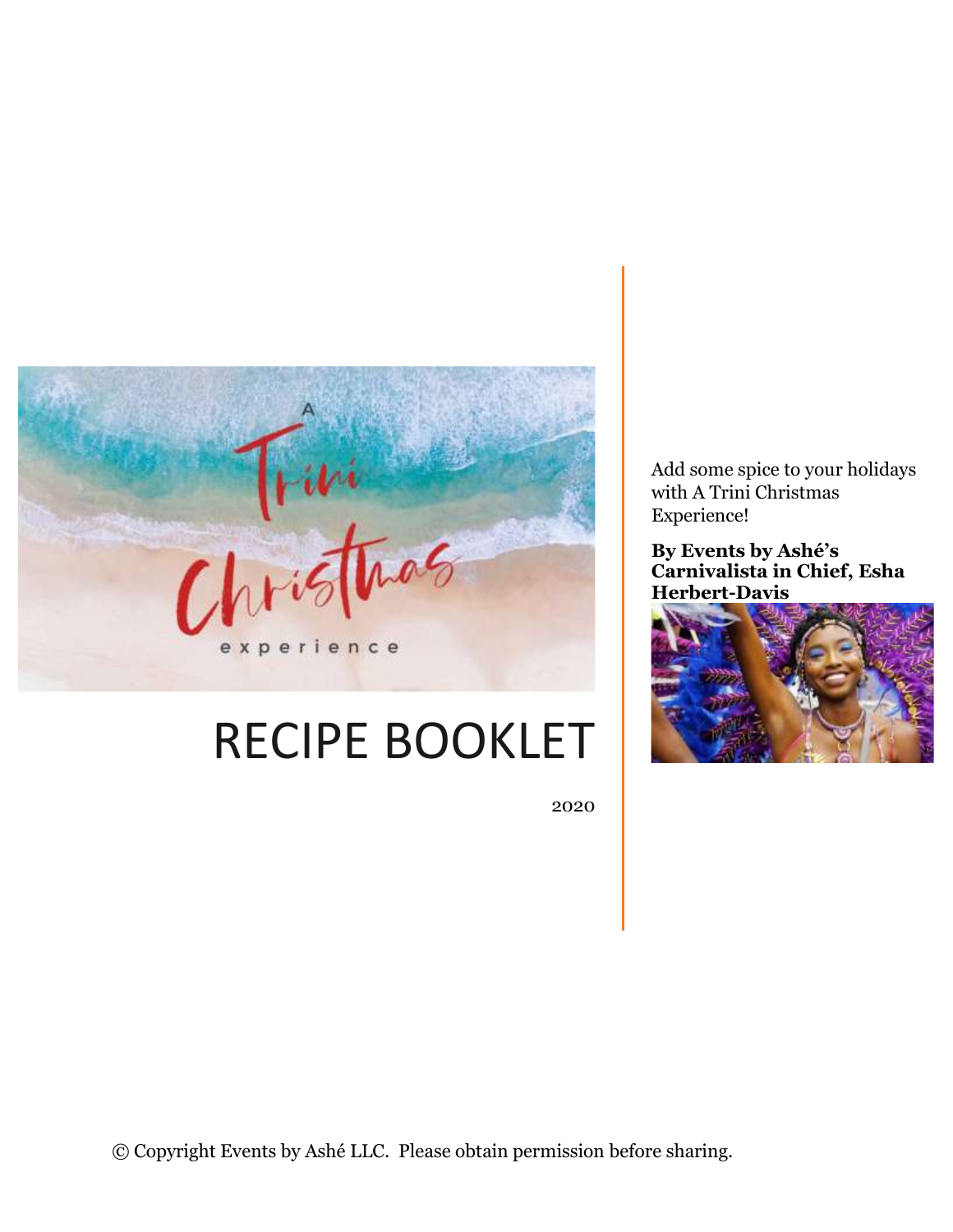# Table of Contents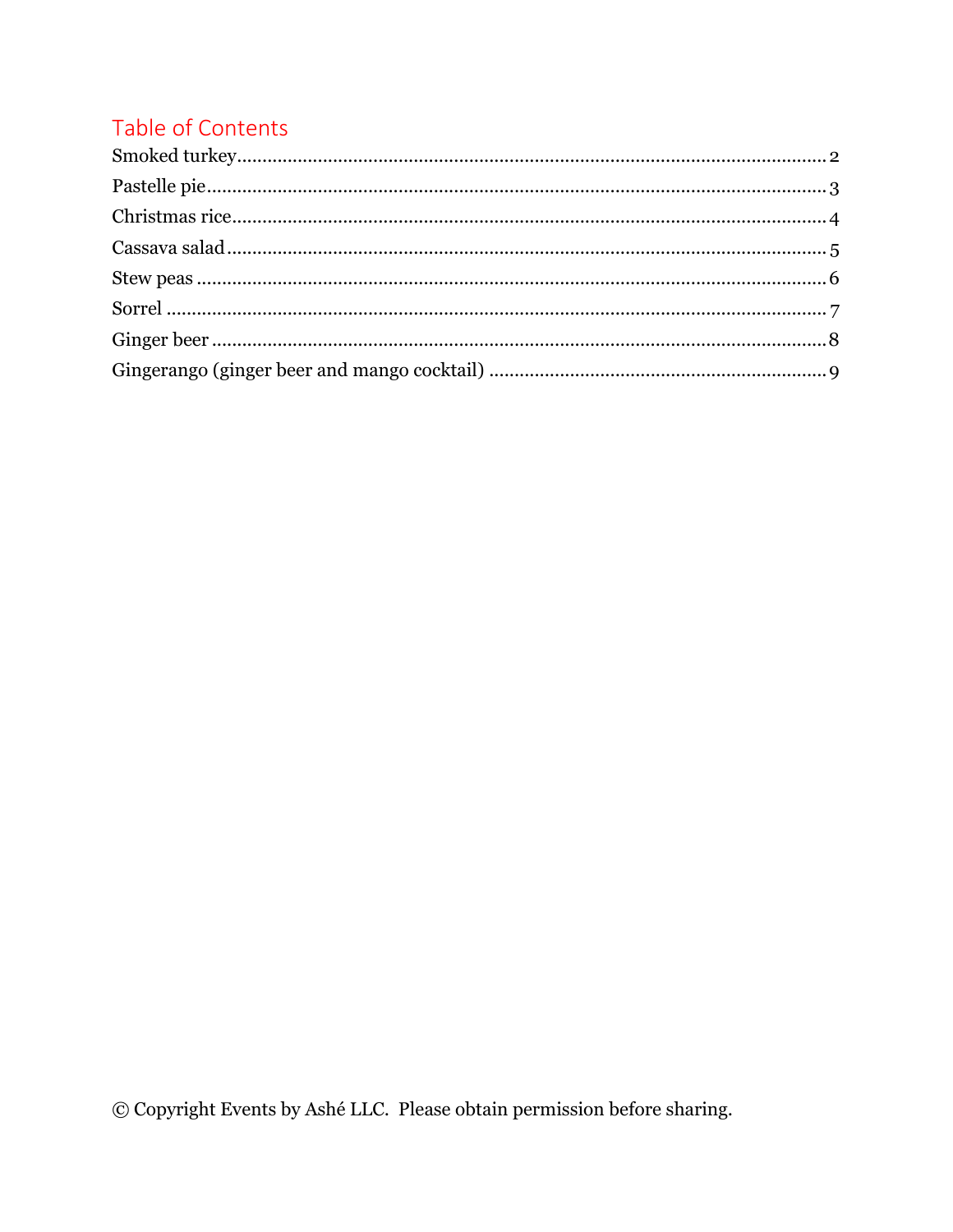# <span id="page-2-0"></span>Smoked turkey

Please note: This recipe was written with smoked turkey in mind, but if you love pork, it will work well with ham!

Makes 6-8 servings (depends on the size of your turkey)

#### **Ingredients**

- 1 smoked turkey (any size)
- $\bullet$   $\frac{1}{2}$  cup to 1 cup of whole cloves (you might need more if your smoked turkey is very large)

#### **To make the smoked turkey:**

- 1. Pre-heat your oven to the recommended cooking temperature on the smoked turkey package.
- 2. Remove the smoked turkey from its plastic package and other wrappings. Don't throw away the cooking instructions! (I have done this before, trust me).
- 3. Reach inside the cavity of the turkey and remove the extra parts. Discard.
- 4. Wash the turkey in cold water thoroughly.
- 5. Put the turkey on a flat surface or a clean kitchen towel.
- 6. Get your whole cloves and push them, one by one, into the top of the turkey. No need to make a fancy pattern; just push as many as you can into the turkey, leaving about ½ to 1 inch between each clove.
- 7. Once you've covered the breast and the thighs, also add some to the legs.
- 8. Cover the entire turkey tightly with foil.
- 9. Move to a roasting pan. If you have a roasting rack, put the rack in the pan and then add the turkey on top of it.
- 10. Cover the roasting pan with the roasting pan cover.
- 11. Bake the smoked turkey according to your package directions.
- 12. At the end of the baking time, remove the turkey from the oven and let it cook until you can easily remove the foil.
- 13. Remove the cloves from the turkey and keep it warm.
- 14. When it's time to serve, slice the turkey and serve with your chosen sides.

If you do this right, there will be lots of leftovers for sandwiches and snacking throughout the holiday season! Don't throw the bones out; you can make a delicious soup or stock with them. If you're not ready to make soup right away, they will freeze beautifully.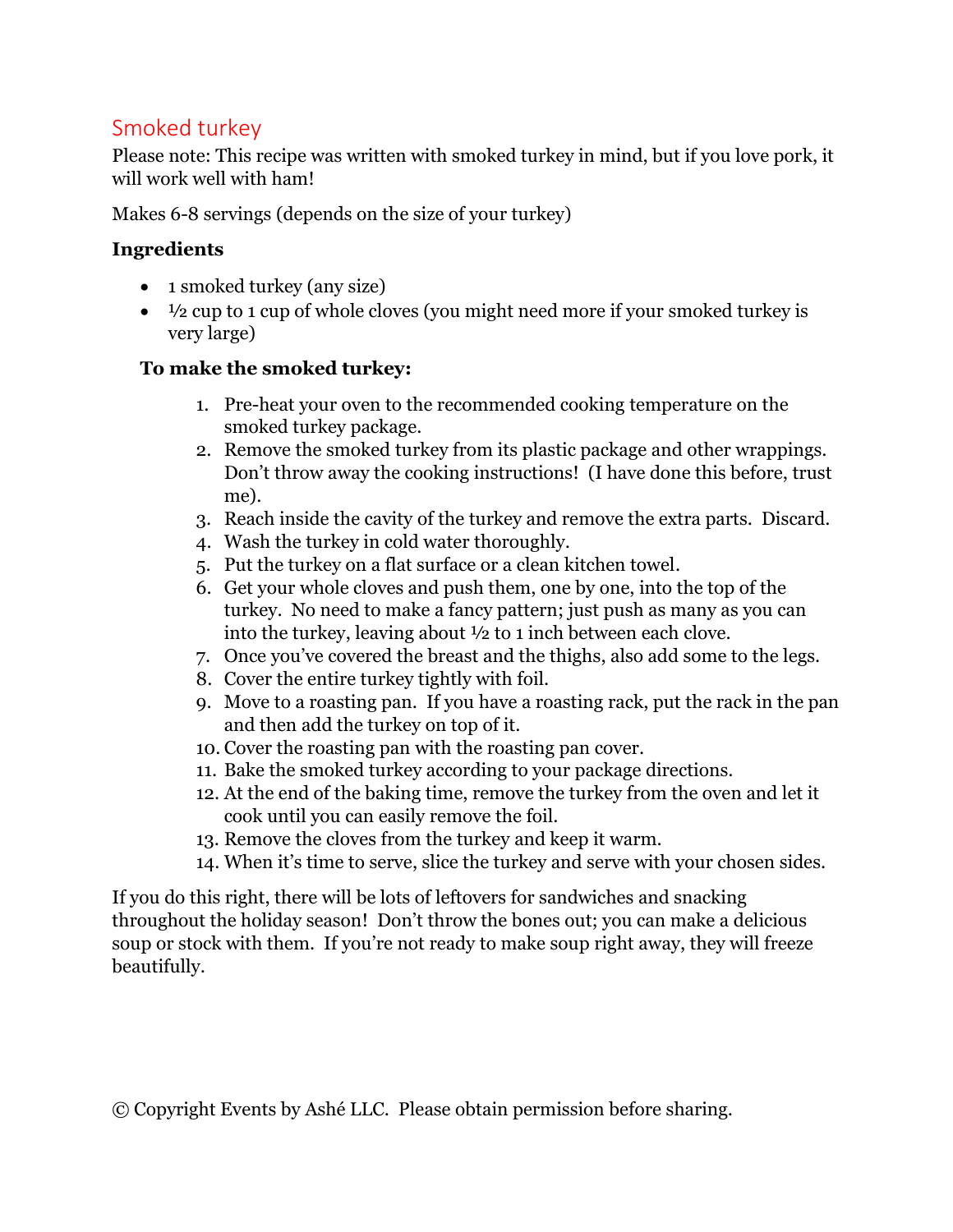# <span id="page-3-0"></span>Pastelle pie

Pastelle pie is the perfect alternative to Trinidadian pastelles, which are very labour intensive and involve using a pastelle press to shape the cornmeal dough around the ground beef mixture. A staple at Christmas time, you'll find pastelles or pastelle pie at any household on the island.

#### Makes 6-8 servings

For the beef mixture:

- 2 Tbsp Vegetable Oil
- 3 Tbsp Minced Onions
- 1 Tbsp Minced Garlic
- 2 Tsp Pimento Pepper/Jalapeños, minced
- 1 Lb. Minced Beef, or Chicken, Pork, Lamb
- 3 Tbsp Minced Chives/green onions
- 1 Tsp Fresh Thyme Leaves, minced or  $1/2$  Tsp of dried thyme
- 3 Tbsp Tomato Paste
- 2 Tbsp BBQ Sauce
- 1 Tbsp Soy Sauce
- <sup>1</sup>/4 Cup Chopped Olives or capers
- $\bullet$   $\frac{1}{4}$  cup of raisins (optional)
- Salt and Black Pepper to taste

#### For the Pastelle:

- $3 \text{ Cups}$  Milk
- 3 Cups Water
- 3 Oz Butter, melted
- 2 Tbsp Vegetable Oil
- $\bullet$  1½ Tsp Salt
- 1 Tsp Black Pepper
- 1 Tsp Garlic Powder
- 3 Cups Cornmeal
- <sup>3/4</sup> Cup Cheddar Cheese

#### **To make the Pastelle pie:**

- 1. Place a medium sized skillet over high heat and add the vegetable oil.
- 2. Sauté the minced onions, garlic and pimentos for 2 minutes.
- 3. Add the minced meat, chives and thyme leaves and cook until meat turns a slight grey and become grainy in pot, about 5 minutes.
- 4. Reduce heat to medium and add the tomato paste, BBQ sauce and soy sauce. Stir to combine and add the olives and raisins (if using).
- © Copyright Events by Ashé LLC. Please obtain permission before sharing.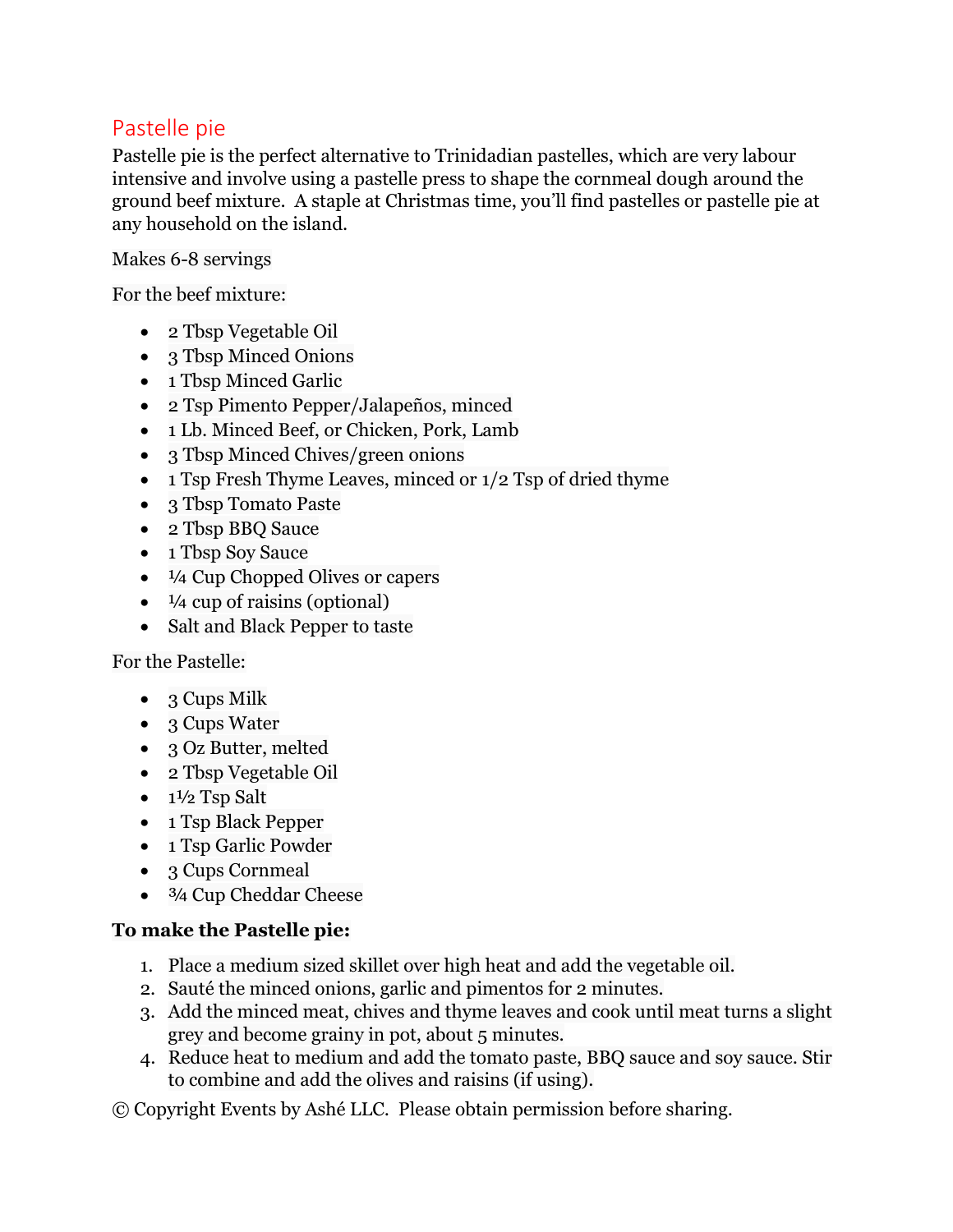- 5. Cook covered for 8 minutes, then remove lid and let simmer for 5 more minutes.
- 6. Season with salt and black pepper to taste and remove from heat. Set aside.
- 7. Preheat the oven to 350 degrees F.
- 8. Lightly grease a 12 x 9-inch baking dish with Vegetable Oil.
- 9. To make the pastelle dough, place a medium sauce pan on medium heat and add all the ingredients for the dough except the cornmeal and cheese.
- 10. Bring mixture to a light simmer where small bubbles break the surface of the liquids then slowly whisk in the cornmeal into the warm liquids.
- 11. Reduce heat to low, then switch over to a rubber spatula as mixture becomes thicker and continue folding and mixing for a further minute.
- 12. Remove pan from heat.
- 13. While mixture is still pliable, divide the dough in half and place half of it into the greased baking dish. Smooth the mixture until it covers the bottom of the dish to about ¼ inch thick.
- 14. Place the minced beef filling on top of the layer of cornmeal dough evenly.
- 15. Gently press out the remaining cornmeal dough over the minced beef to cover it completely over the top.
- 16. Sprinkle cheese over the top layer and place in the oven to bake for 45 50 minutes.
- 17. Let cool for  $10 15$  minutes before cutting and serving.

This unique and delicious side will disappear at your table this year! The next day, serve yourself a slice as a snack.

# <span id="page-4-0"></span>Christmas rice

This rice side dish is called Christmas rice for the colours that the red and green peppers bring.

Makes 4-6 servings

#### **Ingredients:**

- 2 tbsp of oil
- 1 medium onion, minced
- Half of a red pepper, finely diced
- Hall of a green pepper, finely diced
- $\bullet$  1  $\frac{1}{2}$  cup of brown rice or your preferred rice, rinsed
- 3 cups of water or stock (or add the amount of liquid recommended on your rice package)
- 1 tsp of salt (I like to use Lawry's Garlic Salt with parsley, but regular salt will do)
- $\bullet$   $\frac{1}{2}$  tsp of pepper

#### **To make the Christmas rice:**

© Copyright Events by Ashé LLC. Please obtain permission before sharing. 1. To a medium saucepan on medium heat, add the oil.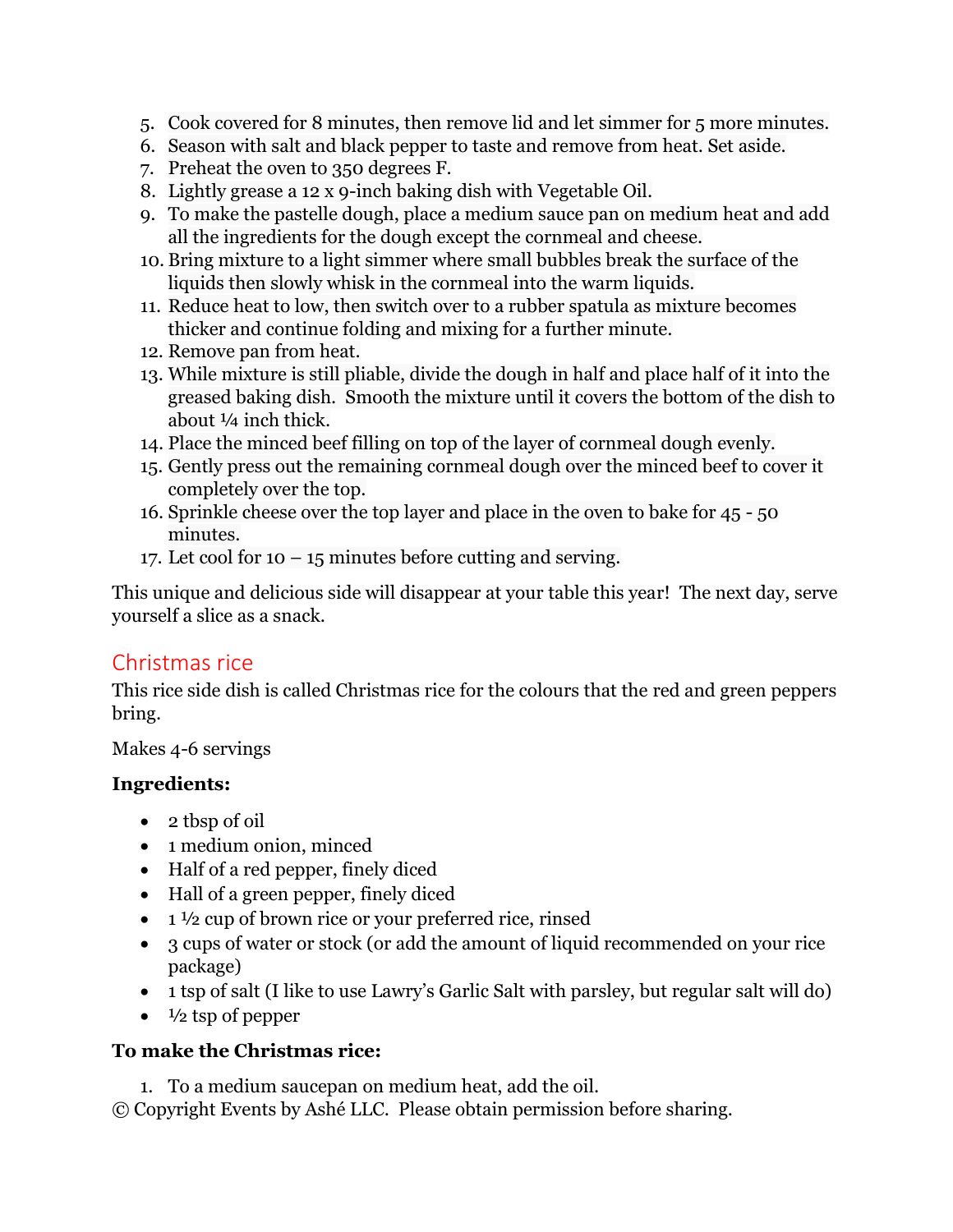- 2. Once the oil is hot, add the minced onions and cook for 2-3 minutes.
- 3. When the onions are soft, add the peppers and cook for another 2-3 minutes.
- 4. Add the rinsed rice. Mix together with the onions and peppers until the rice changes colour and is coated with the oil.
- 5. Add the liquid (water or stock) and stir.
- 6. Add the salt and black pepper and stir until the salt is dissolved.
- 7. Turn up to heat to high and bring to a boil. Once boiling, reduce the heat to simmer and let cook for 30-45 minutes, depending on the rice cooking instructions on your package.
- 8. At the end of the cooking time, the liquid should be absorbed and the rice soft, but not mushy. Allow to stand for 5-10 minutes before serving.

This mild flavoured rice is the perfect complement to the other dishes in this Trini Christmas menu!

# <span id="page-5-0"></span>Cassava salad

Any Trini Christmas meal has to come with a salad of some kind. Cassava salad gives you a wonderful freshness with the green vinaigrette, along with a few fresh veggies for crunch and the creaminess of the cassava.

Please note: this recipe calls for cassava, which is root vegetable very easily found fresh throughout the Caribbean. Preparing fresh cassava is very labour intensive since it involves peeling the tough skin of the cassava and boiling it. I prefer to buy frozen cassava at my grocery store. None of the work with all of the tasty rewards!

Makes 4-6 servings

For the cassava salad:

- 4-6 pieces of frozen cassava (do not thaw)
- 1 tbsp of butter
- 1 tsp of salt
- Enough water to cover the cassava
- 2 carrots, chopped
- 1 stalk of celery, chopped
- $\bullet$   $\frac{1}{2}$  cup of green seasoning (see below)
	- o 1 bunch of green onions
	- o 1 head of garlic, peeled
	- o 1 bunch of cilantro chadon beni (pronounced shadow benny) also known as Mexican cilantro is used in Trinidad. If you can find it, then use 4-5 bunches. Otherwise, North American cilantro is fine
	- $\circ$  1/4 cup of water use as much water as needed to get your blender going
	- o Add ingredients to a blender. Blend until smooth and add to a jar. Set aside.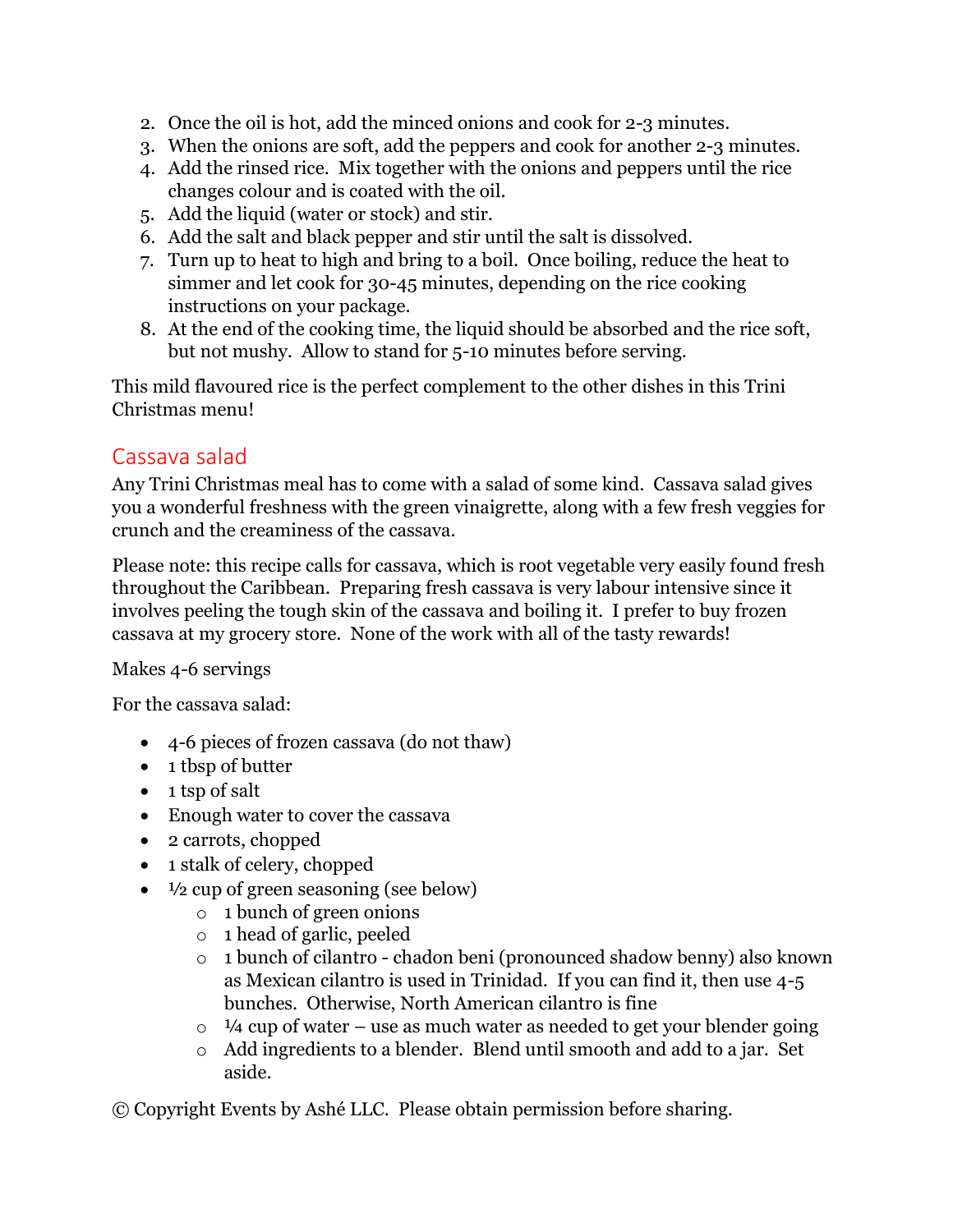- Juice of 2 limes
- $\bullet$   $\frac{1}{4}$  to  $\frac{1}{3}$  cup of olive oil
- Salt and pepper to taste

#### **To make the cassava salad:**

- 1. Add the frozen cassava to a medium saucepan. Cover with water and place over high heat.
- 2. When boiling, add the salt and the butter.
- 3. Cook the cassava for about 20-30 minutes. Check it at 20 minutes. You want the cassava to be soft, but not mushy.
- 4. While the cassava is cooking, make the vinaigrette.
- 5. Place green seasoning in a large bowl. Add the lime juice. Combine and then slowly drizzle in the olive oil, whisking to combine. You can also add all ingredients to a jar and shake vigorously to combine. Add salt and pepper to taste. Set aside.
- 6. Once the cassava is cooked, remove it from the water and let cool. When it's cool enough to handle, chop it into 1 inch pieces.
- 7. Add cassava pieces to the vinaigrette in the large bowl. Also add the chopped carrots and celery. Gently combine, being careful not to break up the cassava pieces.
- 8. Add more salt and pepper to your taste. Serve.

Cassava salad is sure to please the vegetarian or vegan in your family and everyone else who eats it!

# <span id="page-6-0"></span>Stew peas

There probably isn't a Trini meal served without some kind of sauce or gravy. Stew peas is very common year-round since it gives more dimension to the meal with the peas. Then the tasty and rich liquid is delicious over any kind of rice! This recipe calls for pigeon peas which grows wild during peas season in Trinidad, but feel free to substitute canned pigeon peas if you can find them or cooked kidney beans.

Makes 4-6 servings

#### **Ingredients:**

- 2 Tbsp of oil
- 2 tsp of garlic powder or granulated garlic
- 1 can of pigeon peas (or kidney beans see above), drained
- 1 medium onion, finely chopped
- 3 cloves of garlic, minced
- Half of a tomato, chopped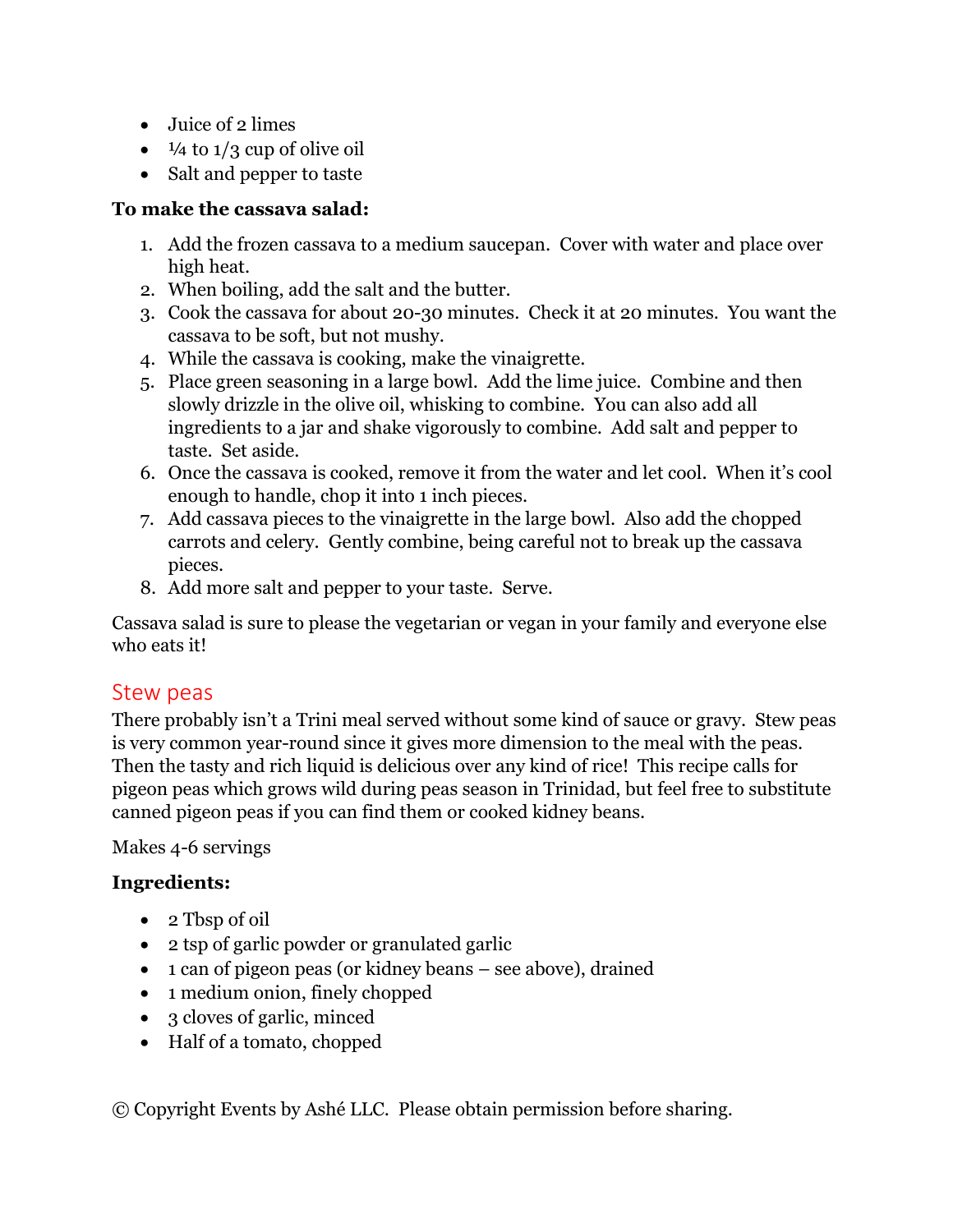- Half of a jalapeno pepper, minced (if you can find fresh pimento peppers, then use 2, finely minced)
- $\bullet$   $\frac{1}{2}$  cup of cubed butternut squash or pumpkin
- 5 sprigs of fresh thyme or  $\frac{1}{2}$  tsp of dried thyme
- 1 tsp of salt
- $\bullet$   $\frac{1}{2}$  tsp ground pepper
- 2 cups of water or stock
- 1 Tbsp of butter (can also use vegan butter)
- 1/8 cup of canned, full fat, coconut milk

#### **To make the stew peas:**

- 1. To a medium saucepan, add the oil.
- 2. When the oil is hot, add the garlic powder. Let cook until light golden brown in colour.
- 3. Add the pigeon peas and stir. Stir to cover the peas with the garlic powder and oil.
- 4. Add the onions, tomatoes, pepper and squash to the saucepan. Stir to cover everything in the spices.
- 5. Add the water or stock. Add the salt and pepper. Stir to combine.
- 6. Bring to a boil and reduce heat to a simmer over low heat. Cover with lid. Simmer, uncovered for about 15 minutes or until the squash is soft.
- 7. Once the squash is soft, add the butter and the coconut milk. Turn up the heat to medium-low and bring to a small simmer. Let simmer for 5 minutes.
- 8. Taste and add more salt per your preference.
- 9. Keep warm until ready to serve.

With all of the flavour in these stew peas, it's great as a side dish, but if you want to try them vegan style, then just add Christmas rice and chow down!

# <span id="page-7-0"></span>Sorrel

Sorrel is the quintessential holiday drink throughout the Caribbean. I prefer to enjoy it year-round though. It's pretty simple to make once you have the sorrel. If you don't live in a city with a Caribbean community or Latin grocery store, then order the dried sorrel from Amazon. When it's made, I store any additional unsweetened sorrel in clean glass jars at the back of the fridge. When I need my sorrel fix, I pull out a couple of jars, add the ingredients and drink up!

# **Ingredients:**

- 1 16 oz pack of dried sorrel, separated
- 12 cups of water, separated
- 2 cinnamon sticks
- 12 whole cloves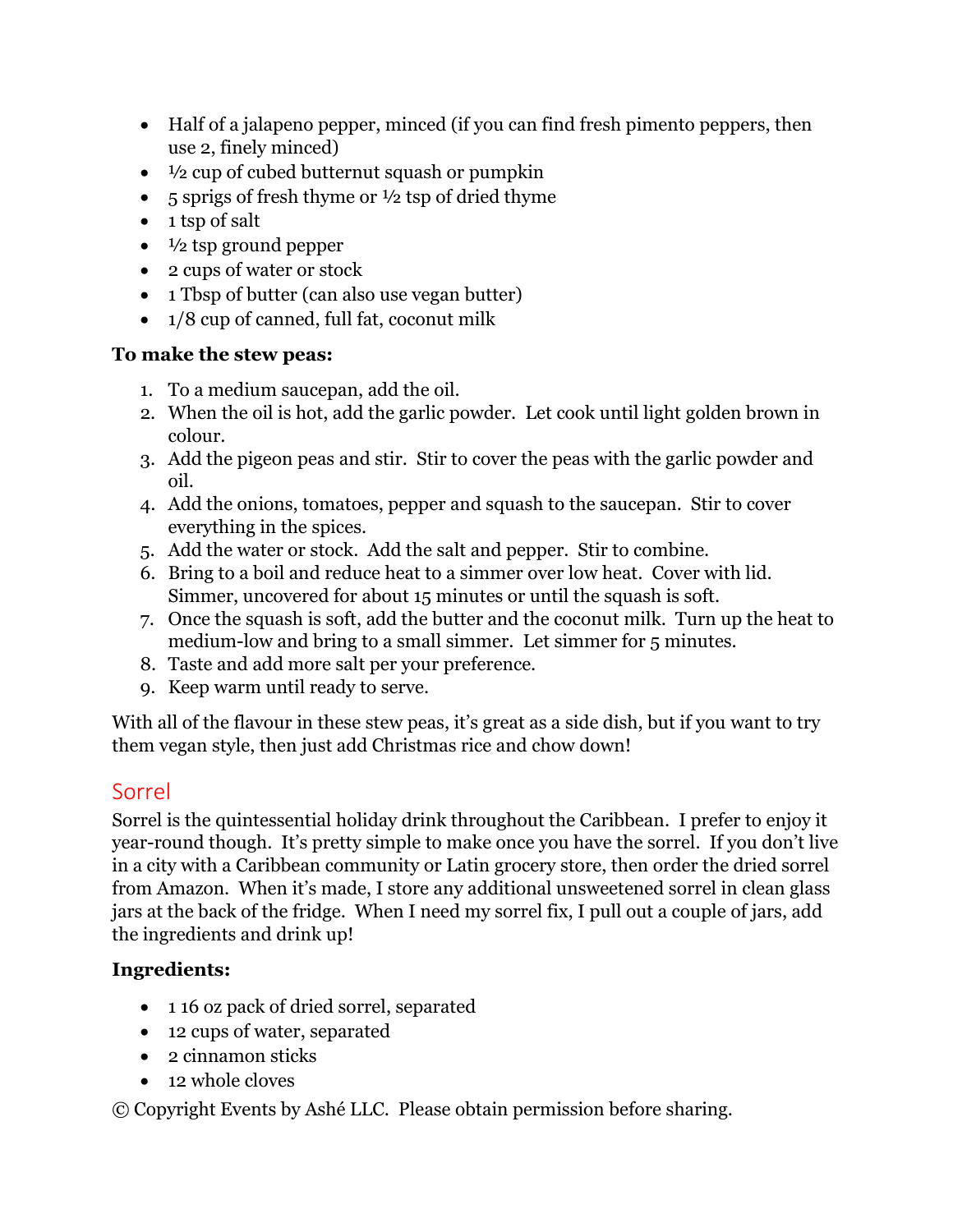- 1-3 tsp of Kola essence (optional)
- 1 cup of sugar (add more to your taste)

#### **To make the sorrel:**

- 1. To a large pot, add  $\frac{1}{4}$  of the package of dried sorrel (about 4 oz).
- 2. Add 8 cups of water, cinnamon sticks and cloves. Stir. Leave overnight for the sorrel to draw. This step isn't required; however, you will get a stronger sorrel flavour and your dried sorrel will last longer.
- 3. The next day, bring to a boil and then reduce the heat to a simmer while covered. Simmer for 1 hour, then remove from heat and allow to cool.
- 4. To mix the sorrel for drinking, put 1-2 cups of the boiled sorrel into a pitcher. Add 4 cups of water, the sugar and the Kola essence (if using). Stir to dissolve the sugar and taste. Add more sugar or more sorrel to your taste.
- 5. Add the full strength, left over sorrel to glass jars and keep in the fridge.
- 6. Enjoy with ice! Sorrel also makes a great chaser when mixed with rum (yum)!

# <span id="page-8-0"></span>Ginger beer

Okay, okay. I know what you're thinking, "Make my own ginger beer?" Trust me, the hardest part about making ginger beer is peeling the ginger and waiting 24 hours to make it into a drink! Ginger beer is synonymous with Trini Christmas and it's another drink I make throughout the year because I love it so much. I also hear it's good for you because of the probiotics. Give it a try!

#### **Ingredients:**

- 3 cups of peeled and roughly chopped ginger
- Enough water to blend the ginger
- 10 whole cloves
- 1 cinnamon stick
- 4 cups of water
- 1-2 tsp of Kola essence (optional)
- 1 cup of sugar (or more to your taste)

# **To make the ginger beer:**

- 1. Add the ginger to a blender. Put enough water with it to blend easily.
- 2. Blend until the ginger is very fine and the entire mixture looks combined.
- 3. Pour the mixture into a glass jar. You may need a couple of jars depending on the volume of liquid.
- 4. Add the cloves and the cinnamon stick. Leave in a dark place overnight or up to 48 hours. I usually leave it in my pantry.
- 5. After the blended ginger mixture has sat at least overnight, grab your pitcher and a fine strainer. Put the fine strainer over a medium sized bowl. Pour about 2 cups of the blended ginger mixture through the strainer over the bowl. Use the